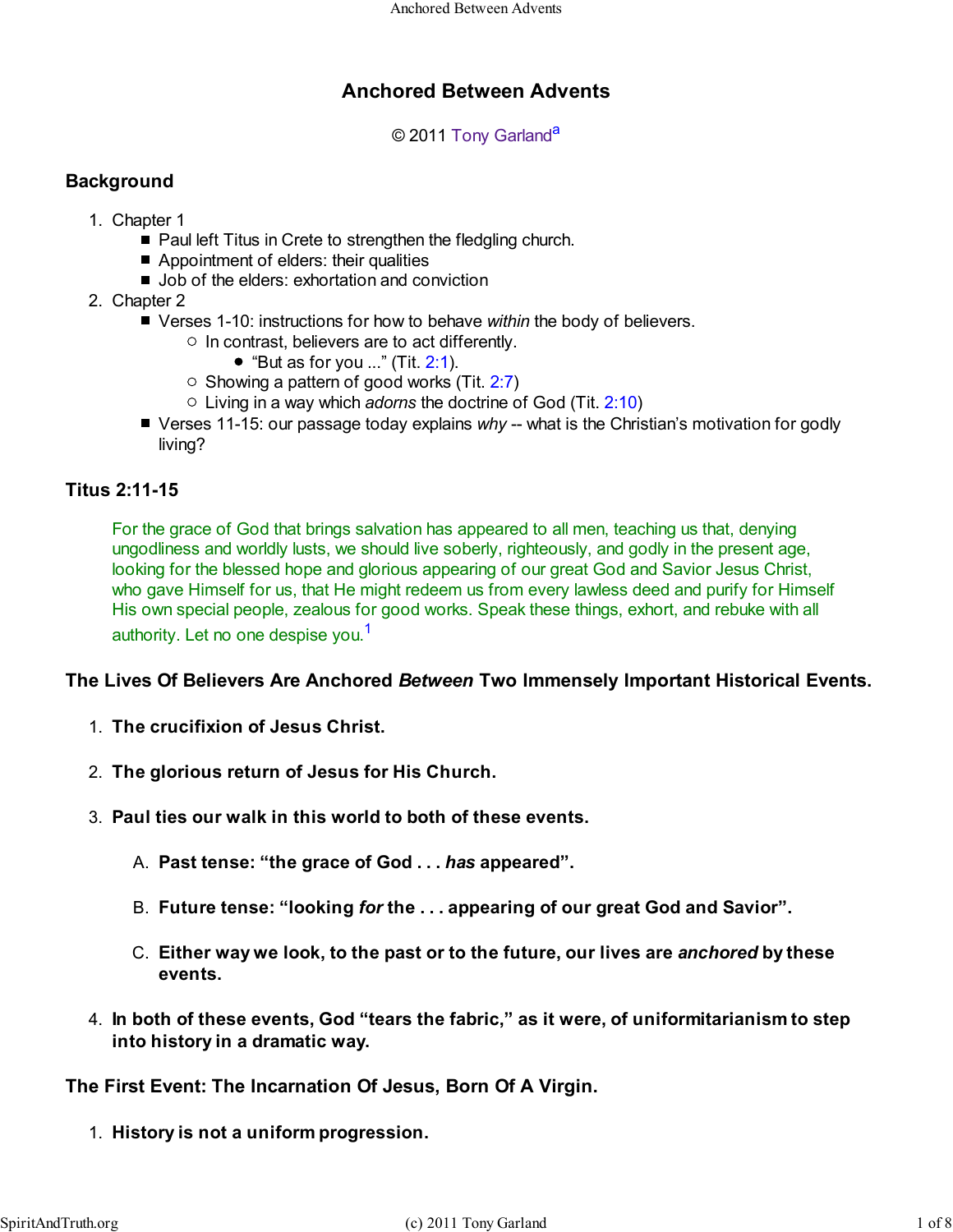- **From its very conception, and every moment thereafter, creation remains utterly** A. **dependent upon God --** *The First Cause***.**
- **In the universal chain of cause and reaction, only God stands alone without** B. **antecedent, without beginning.**
- C. **In this sense, "history" is very much** *HIS story***.**
- **History has a** *purpose* **which, ultimately reveals the intentions of the One behind** D. **history - God.**
- **Someone familiar with the Bible can point to numerous events in** *HIS story* **where** E. **the uniformitarian experience of history -- its assumed flow in a linear and gradual development which we experience most of the time -- has been dramatically altered by Divine intervention.**
- **During such times, the will of God is emphatically displayed by way of dramatic** F. **physical events which ensue.**
	- **The creation of the heavens and earth, and apparently of time itself, recorded** I. **in Genesis 1.**
	- **The global flood of Noah where all but 8 representatives of mankind perished,** II. **recorded in Genesis 7.**
	- **The global dispersion emanating from Babel at the introduction of languages,** III. **recorded in Genesis 11.**
	- IV. **The exodus of Israel from Egyptian bondage, recorded in the book of Exodus.**
- G. **And so it was at the virgin birth and subsequent crucifixion of Jesus Christ.**
	- **Enormous mystery surrounds the first advent of Jesus God in the flesh.** I.
		- The virgin birth.
		- The full significance, both within the Godhead and the spiritual realm, of Jesus' death on the cross.
	- **How enormously significant and revealing that this,** *the central event in all of* II. *history***, God chose to enact by means so accessible to dismissal and ridicule by skeptics. (Truly salvation requires** *faith***!)**
- 2. **God's grace in bringing salvation.**
	- **Paul, writing to Titus, explains that in the incarnation and crucifixion, the grace of** A. **God which brings salvation has appeared to all men.2**
	- B. **The grace of God** *has* **(past-tense) been revealed.**
	- C. **The incarnate ministry of Jesus, culminating in His death on the cross, is the**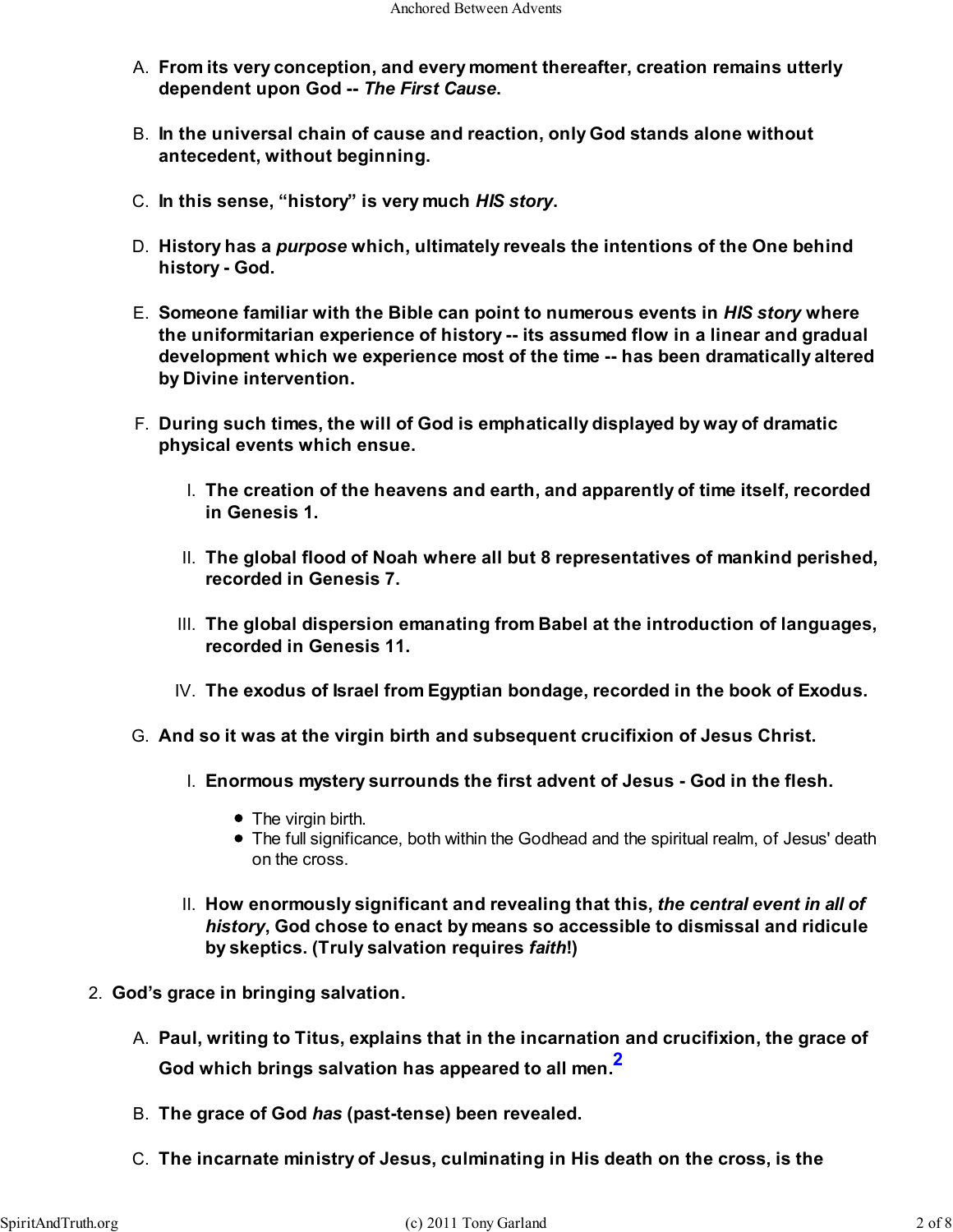## *penultimate* **expression of divine grace!**

**John 1:14-18** I.

And the Word became flesh and dwelt among us, and we beheld His glory, the glory as of the only begotten of the Father, full of grace and truth. John bore witness of Him and cried out, saying, "This was He of whom I said, 'He who comes after me is preferred before me, for He was before me.'" And of His fullness we have all received, and grace for grace. For the law was given through Moses, but grace and truth came through Jesus Christ. No one has seen God at any time. The only begotten Son, who is in the bosom of the Father, He has declared Him.<sup>3</sup>

## **A mere two chapters later, John pens the most famous sentence ever** II. **recorded. A sentence that has been translated into more languages than any other in the history of the universe:**

**John 3:16** III.

For God so loved the world that He gave His only begotten Son, that whoever believes in Him should not perish but have everlasting life.<sup>4</sup>

## *This* **is grace (unmerited favor)!** IV.

- This love is *infinitely costly* to God.
- This love is *completely unmerited* by Man.
- This love *demonstrates* extreme favor on the part of God. God "put His money where His mouth is," as it were.
- The crucifixion is spelled **G-R-A-C-E**! Unmerited favor as only God can bestow! Complete forgiveness of sins at God's entire expense, all available to any who will simply believe -- accept and trust in what God offers.

## **The Second Event: The Glorious Appearing Of Jesus Christ.**

- 1. **This is none-other than the second advent of Jesus.**
	- **For non-believers, this is the Second Coming, when Jesus returns in power and** A. **judgment to overthrow the kingdoms of this world (Rev. 19).**
	- **For believers: His glorious appearing occurs when Jesus returns for His Church at** B. **the Rapture. (Heb. 9:28).**
	- **The contrast between the appearance of Jesus to these two groups is evident in** C. **Malachi 4:1-2.**

"For behold, the day is coming, Burning like an oven, And all the proud, yes, all who do wickedly will be stubble. And the day which is coming shall burn them up," Says the LORD of hosts, "That will leave them neither root nor branch. But to you who fear My name The Sun of Righteousness shall arise With healing in His wings; And you shall go out And grow fat like stall-fed calves."<sup>5</sup>

2. **Paul is writing to Titus and the Christians of Crete, thus the return of Christ for His**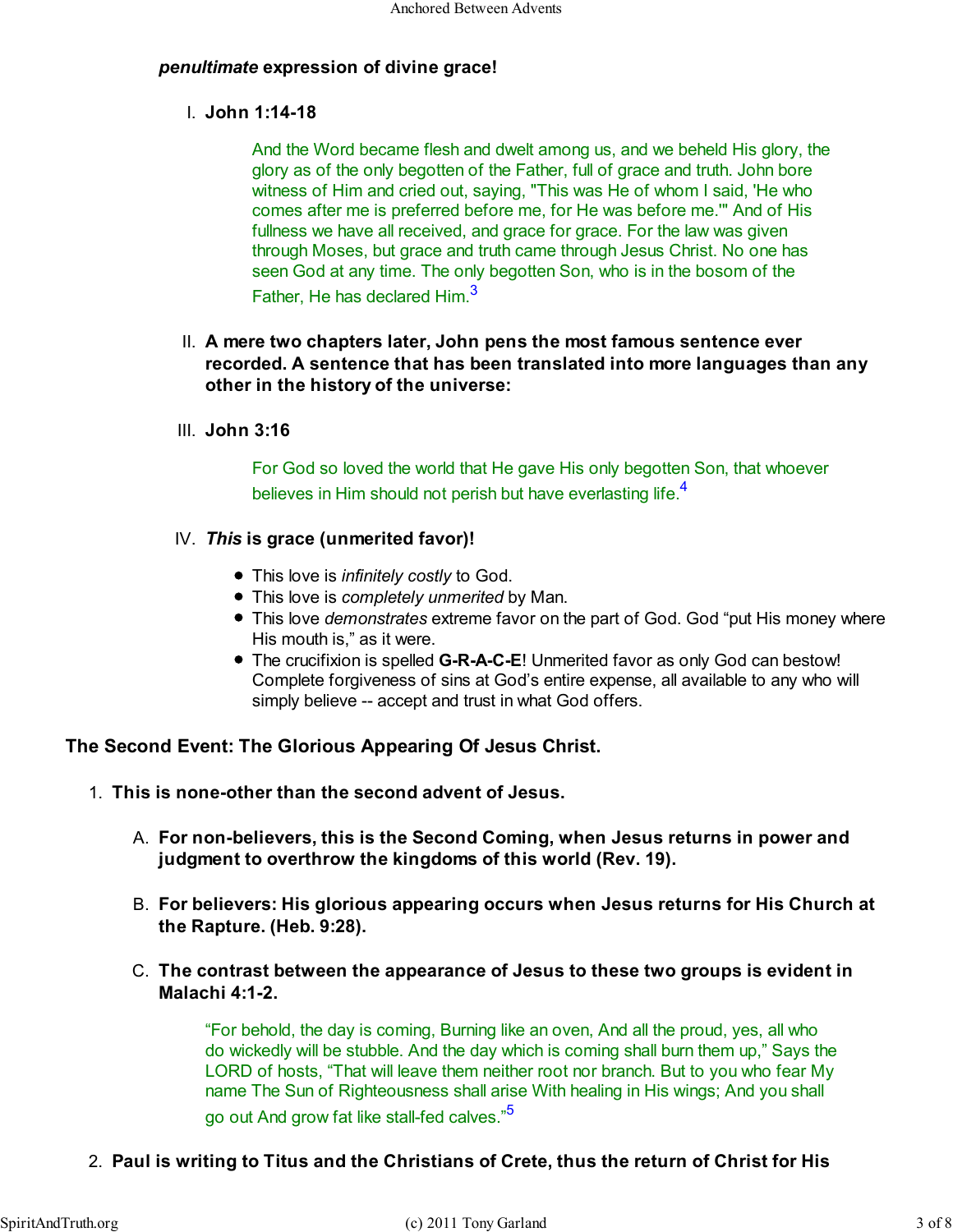## **church is in view. Notice also that Paul refers to** *our* **great God and Savior Jesus Christ.**

- **This passage touches on several important matters, which I'm not going to spend time on** 3. **today:**
	- The matter of the deity of Christ. Notice Paul refers to a single individual, Jesus Christ, as both *God* and *Savior*. This is one of the strongest passages in the Scriptures spelling out the deity of Christ and is upheld by a grammatical construction in the Greek which has come to be described as the Granville-Sharp Rule. Suffice it to say this verse completely undercuts cults such as the Jehovah's Witnesses and Mormons who deny the deity of Christ.<sup>8</sup>
	- Aspects of the rapture of the Church and its relationship to the Second Coming.
- **I want to stay focused on what I believe is Paul's focus in this passage:** *how our position,* 4. *"anchored between these two advents" should inform and motivate our living in the present age* **-- literally, the "now age" of verse 12.**

## **The Two Advents Are Connected!**

- **The appearance of the grace of God that brought salvation (v. 11) has an intended** 1. **purpose: to** *teach* **us.**
	- **"Teaching" is παιδεύουσα [***paideuousa***], and is related to "child" (παιδίον** A. **[***paidion***]) which describes a guardian responsible for** *instruction, training, educating* **and even** *disciplining* **the child.**
		- **Related to the word for "tutor" in Galatians where Paul reveals that the law** I. **was a tutor to bring us to Christ (Gal. 3:24).**
	- B. **God's grace is to instruct us, both negatively and positively.**
		- I. **Negatively: denying ungodliness and worldly lusts.**
			- **"Denying" is ἀρνησάµενοι [***arnēsamenoi***], which can denote renouncing** a. **a relationship with, repudiating, refusing to follow.**
		- **Positively: living soberly, righteously, and godly right smack dab in the middle** II. **of this present age with its worldly lusts which we are to deny.**
		- **It is this tension between** *who* **we are and** *where* **we are which provides a** III. **witness to the glory of God.**
- **Looking for the blessed hope and future glorious appearance of Jesus.** 2.
	- "Looking for" is προσδεξόµενοι [*prosdexomenoi*], present tense: "while watching expectantly." Believers are to be expectantly looking ahead to receive what God has promised and predicted.
	- "Appearing" is ἐπιφάνειαν [*epiphaneian*], the word from which we get *epiphany*. Here, it means "a visible manifestation of a divine being *appearance*" 9 . It is only used of Christ in the NT and speaks of the unveiling or revealing of a *full and clear view*. 10
	- A. **Jesus gave Himself** *for a purpose***.**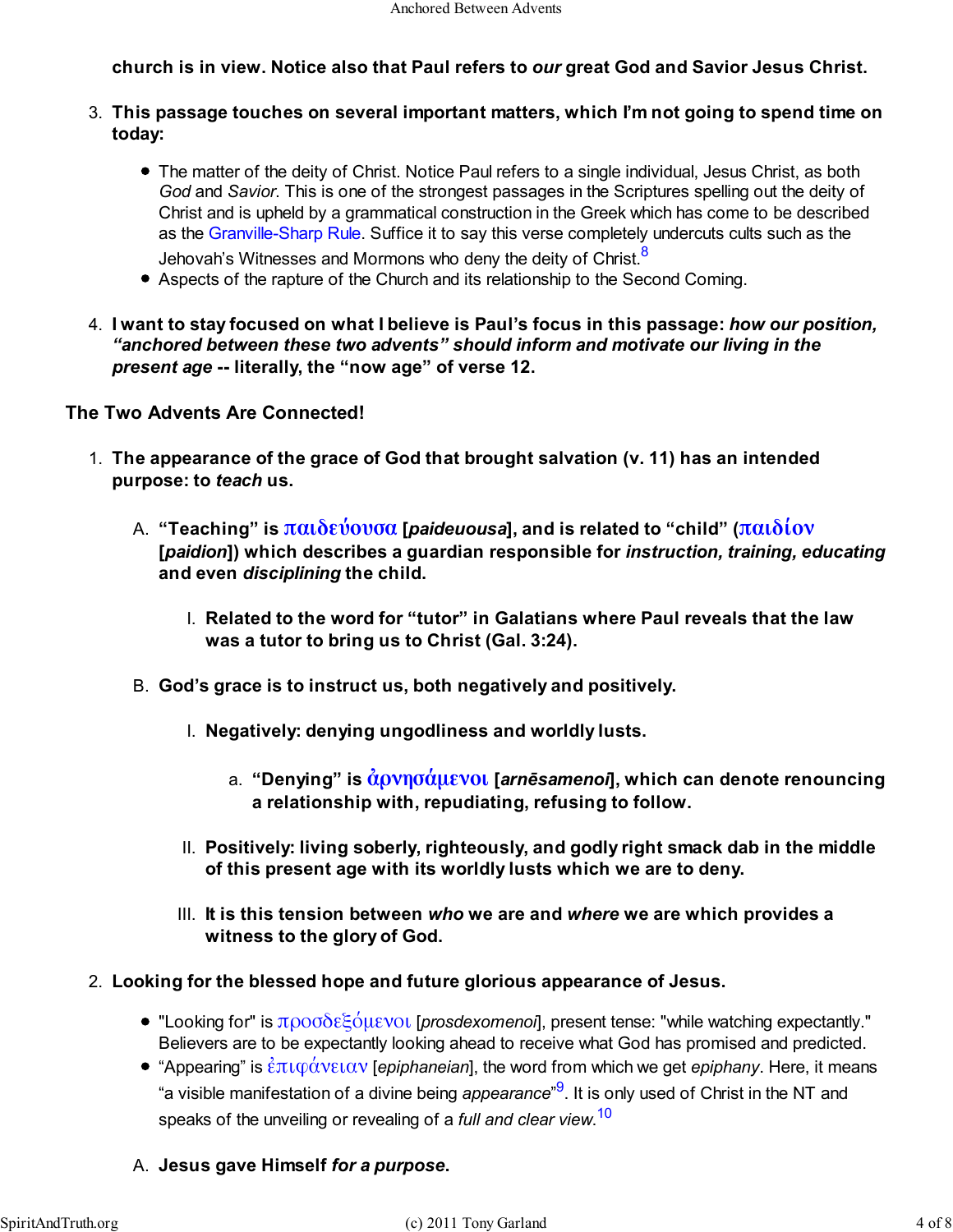- **A "purpose clause" introduced by "that" -- "Who gave Himself for us, that..."** I.
	- "In order that..."
	- "For the following reasons..."
	- Gives the motivation for His action.
- **What were His primary motivations which Paul sets forth?** II.
	- To purchase
	- To purify
	- To proclaim
	- a. **To purchase (redeem).**
		- **"Redeem" is λυτρώσηται [***lytrōsētai***], to free someone by paying a** i. **ransom price.**
		- ii. **Does Paul have salvation to eternal life primarily in view here?**
		- **That which we were redeemed from, in bondage to, follows: "every** iii. **lawless deed". The emphasis is on the purpose of the purchased freedom, delivering believers from the bondage of sin:** *enabling us to live righteously***.**
	- b. **To purify.**
		- i. **For Himself His own special people.**
		- **"Purify" is καθαρίσῃ [***katharisē***], alludes to ceremonially cleansing** ii. **by washing. Again, the** *purpose* **of Christ was not just to bring us to eternal life, but to** *change our lives here and now in regard to sinful behavior***.**
	- c. **To proclaim (exhibit, demonstrate) how dominion should be.**
		- i. **Produce zealousness for Godly living and good works.**
		- **"Special people" those who belong only to Him. By what means is** ii. **His ownership evident?**
		- **Demonstrate God's intention for man living within the original** iii. **creation in unfallen dominion. This is not just about fire insurance! It is about God's intention for creation and man's part within it.**
		- **The "any-moment" arrival of our Great God and Savior provides** iv. **enormous motivation for holy living!**
			- Important guest arriving for a visit what condition is the house in?
			- Someone walking in on you at any time no matter where you are or what you are doing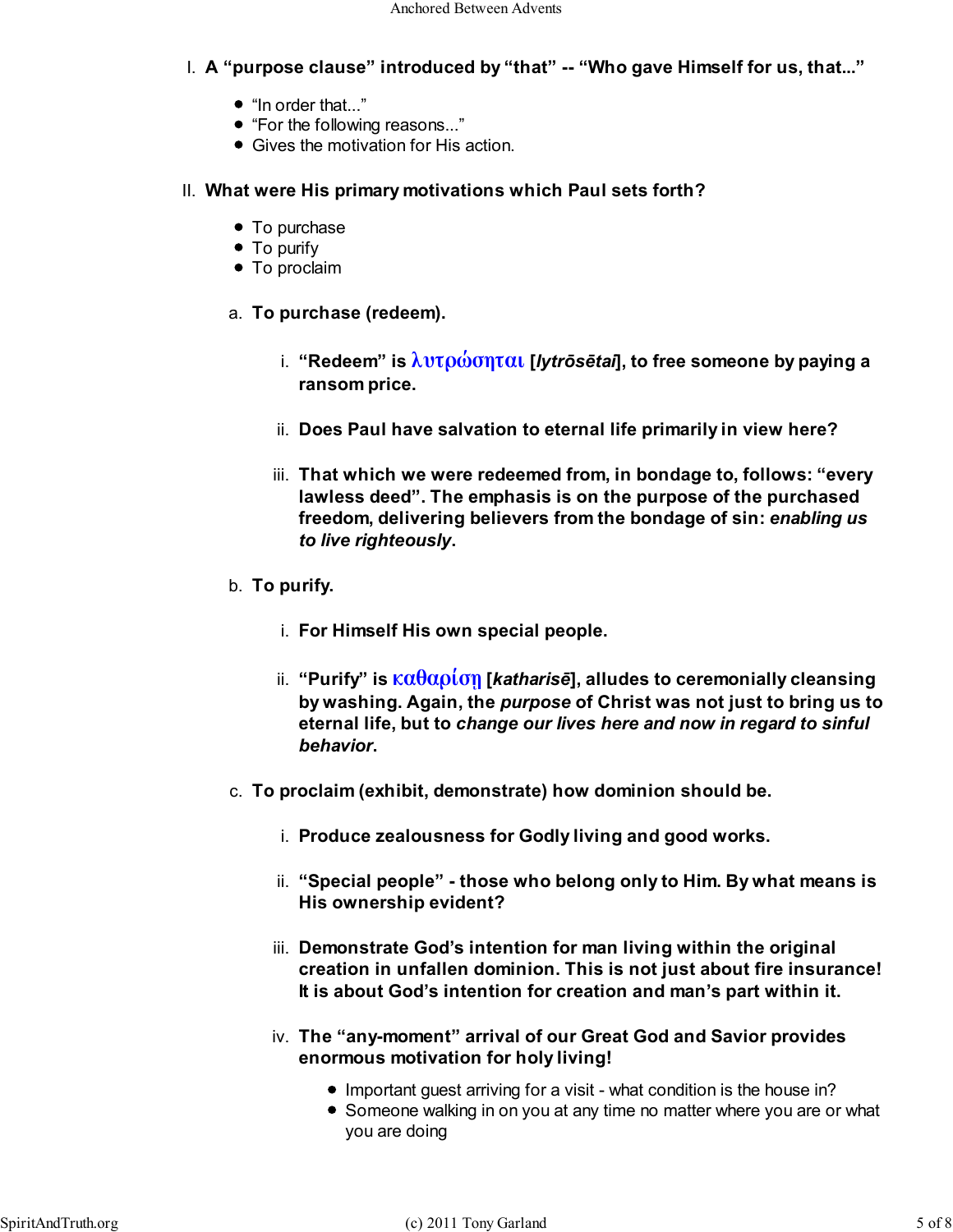## **The Advent of Jesus to take up His Church at the Rapture is** v. *imminent***.**

Since we never know exactly when an imminent event will occur, three things are true. First, we cannot count on a certain amount of time transpiring before the imminent event happens; therefore, we should always be prepared for it to happen at any moment. Second, we cannot legitimately set a date for its happening. As soon as we set a date for an imminent event, we destroy the concept of imminency because we thereby say that a certain amount of time must transpire before that event can happen. A specific date for an event is contrary to the concept that the event could happen at any moment. Third, we cannot legitimately say that an imminent event will happen soon. . . . an imminent event *may* take place within a short time, but it does not *have* to do so in order to be imminent. Thus 'imminent' is not equal to 'soon.'<sup>11</sup>

### **No preconditions - unlike the Second Coming in judgment for** vi. **which there are many preconditions. To mention just a few:**

- The *abomination of desolation* spoken of by Daniel the prophet which Jesus mentions in Matthew 24.
- The rise and global worship of the beast (in Daniel 7 and Revelation 13).
- The ministry and resurrection of the two prophets of Revelation 11.
- **The imminent arrive of Jesus for His Church is intended to have an** vii. **immensely purifying motivation. This is why, by God's very design, it has** *no preconditions***. There is to be** *nothing* **which distracts us from our focus on His any-moment arrival, least of all watching for the Antichrist!**
- **John referred to this same purifying hope (1Jn. 3:1-3)** viii.

Behold what manner of love the Father has bestowed on us, that we should be called children of God! Therefore the world does not know us, because it did not know Him. Beloved, now we are children of God; and it has not yet been revealed what we shall be, but we know that when He is revealed, we shall be like Him, for we shall see Him as He is. And everyone who has this hope in Him purifies himself, just as He is pure.<sup>12</sup>

## **Application**

- God's grace, demonstrated by the first coming of Jesus to die on the cross, has a purpose which goes 1. far beyond salvation itself. A key purpose of the work of Christ is to "purify for Himself His own special people, zealous for good works."
- Those of us who are His, living between His advents, are to be a proclamation or witness -- through our 2. living -- of what Adam's original dominion was supposed to look like. We are to live "soberly, righteously, and godly" in this *present* age.
- 3. By continually looking both *backward* to Christ's work on the cross as well as *forward* to Christ's glorious return, we are, in a very real sense, to be "anchored between these two advents." By *consistently, actively, expectantly* watching for Christ we exhibit hope which C. S. Lewis referred to as a "theological virtue". He wrote: "'Hope is one of the theological virtues. This means that a continual looking forward to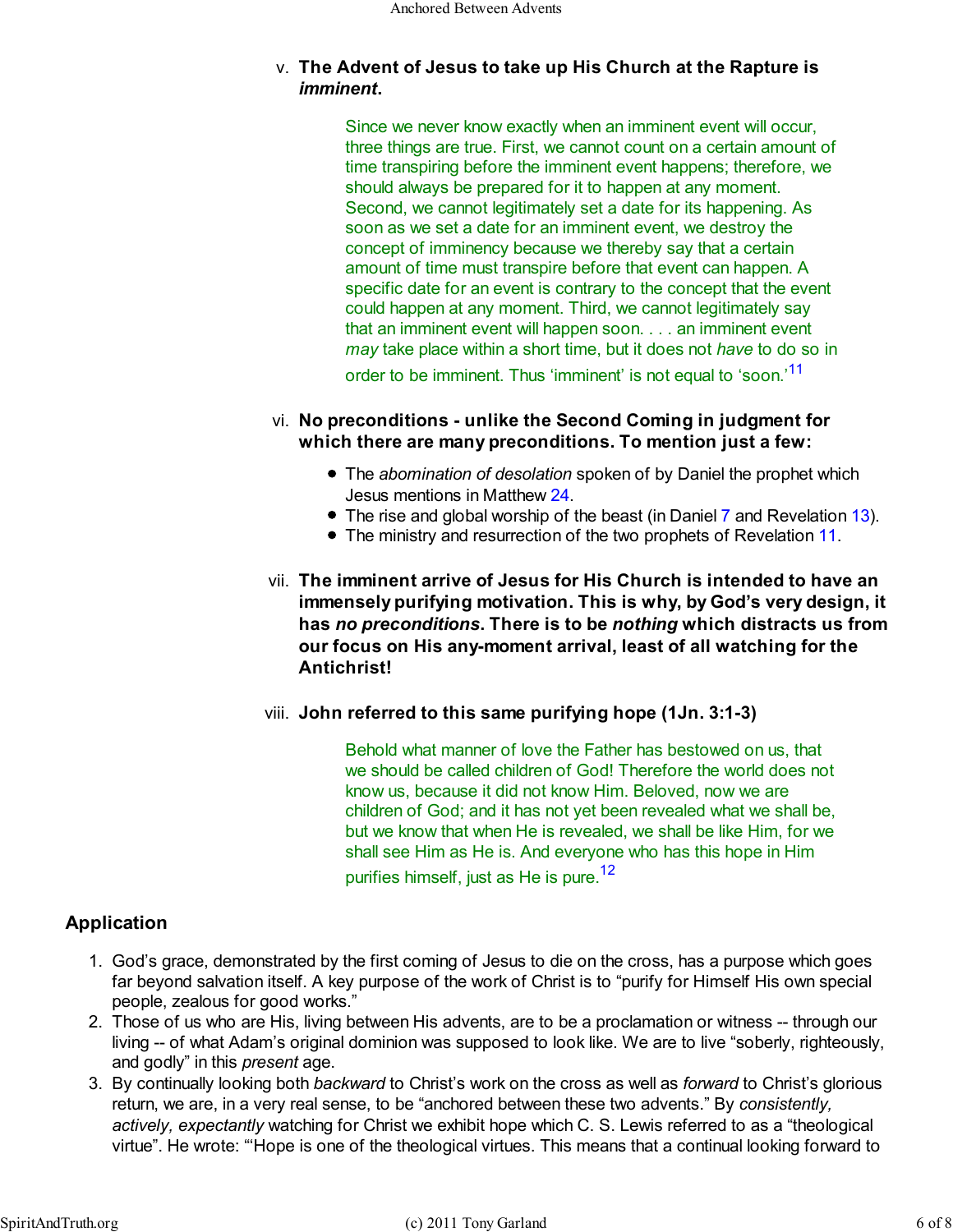the eternal world is not (as some modern people think) a form of escapism or wishful thinking, but one for the things that a Christian is meant to do. It does not mean that we are to leave the present world as it is. If you read history you will find that the Christians who did the most for the present world were just those who thought most of the next.' C. S. Lewis, *Mere Christianity*, 118, cited by Paul Benware, *Biblical*

*Prophecy: An Essential Element in Living a Genuine and Useful Christian Life*" 13

4. The purifying motivation of prophecy, evident in the Church of Thessalonica, should also be evident in us:

Your faith toward God has gone out, so that we do not need to say anything. For they themselves declare concerning us what manner of entry we had to you, and *how you turned to God from idols to serve the living and true God, and to wait for His Son from heaven*, whom He raised from the

dead, even Jesus who delivers us from the wrath to come.<sup>14</sup>

Does Christ own us? Are we one of His "special people?" Is His ownership of us evident in this age? We pray it may be so!

## **Additional Exegetical Notes**

- $\bullet$  v11
	- "It has appeared" ( $\overline{E}$ πεφάνη [*Epephanē*]) appears first for emphasis.
	- This "saving grace" (σωτήριος [*sōtērios*]) has appeared to *all men*.
- $\bullet$  v14
	- "Zealous" for good works is ζηλωτὴν [zēlōtēn], which speaks of one who is stirred to action by strong emotion. The good works are sought out.
- $\bullet$  v15
	- "Exhort" is παρακάλει [*parakalei*], "rebuke" is ἐλεγχω [*elenchō*]. This refers back to the earlier instructions given to elders where the same words are used and where both were said to be accomplished primarily through the teaching of *sound doctrine* (Tit. 1:9).
	- "Authority" is ἐπιταγῆς [*epitagēs*] which Paul often uses to refer to that which has its origin in oracles or divine commands (Rom. 16:26; 1Cor. 7:6,25; Tit. 1:3).
	- **■** "Despise" is περιφρονέω [*periphroneō*], to disregard or look down upon by considering oneself beyond or above another.

#### Endnotes:

- [1] NKJV, Tit. 2:11-15
- [2] There is some ambiguity in the Greek here as to the identity of that which Paul says applies to *all men*. Some translators understand it to be the *appearance of the grace of God* (KJV, NKJV), others as *salvation itself* (NASB, ESV, HCSB).
- [3] NKJV, John 1:14-18
- [4] NKJV, John 3:16
- [5] NKJV, Mal. 4:1-2
- [6] Ref-0093, 84
- [7] Ref-0129, 276
- [8] Concerning "*God and Savior* Jesus Christ," the Granville Sharp Rule applies and indicates that both nouns apply to one individual: Jesus Christ. "This rule states that if you have two nouns, the first with an article before it, the second without, and they are connected by the word 'and,' both nouns are describing the same person. . . Since this rule was recognized as being valid for the Greek language after the translation of the King James Version, those translators did not follow the rule. . . it's not that the translation is wrong. It's just not as clear as it could be. One could misconstrue the text to be differentiating between the terms 'God' and 'Savior.' But when Granville Sharp's rule is taken into account, the rendering is much clearer: 'Looking for the blessed hope and the glorious appearing of our great God and Savior, Jesus Christ.'"<sup>6</sup>. "It has frequently been alleged that θεος [*theos*] is a proper name and, hence, that Sharp's rule cannot apply to constructions in which it is employed. We have already argued that θεος [*theos*] is not a proper name in Greek."<sup>7</sup> .
- [9] Ref-0380, *s.v.*